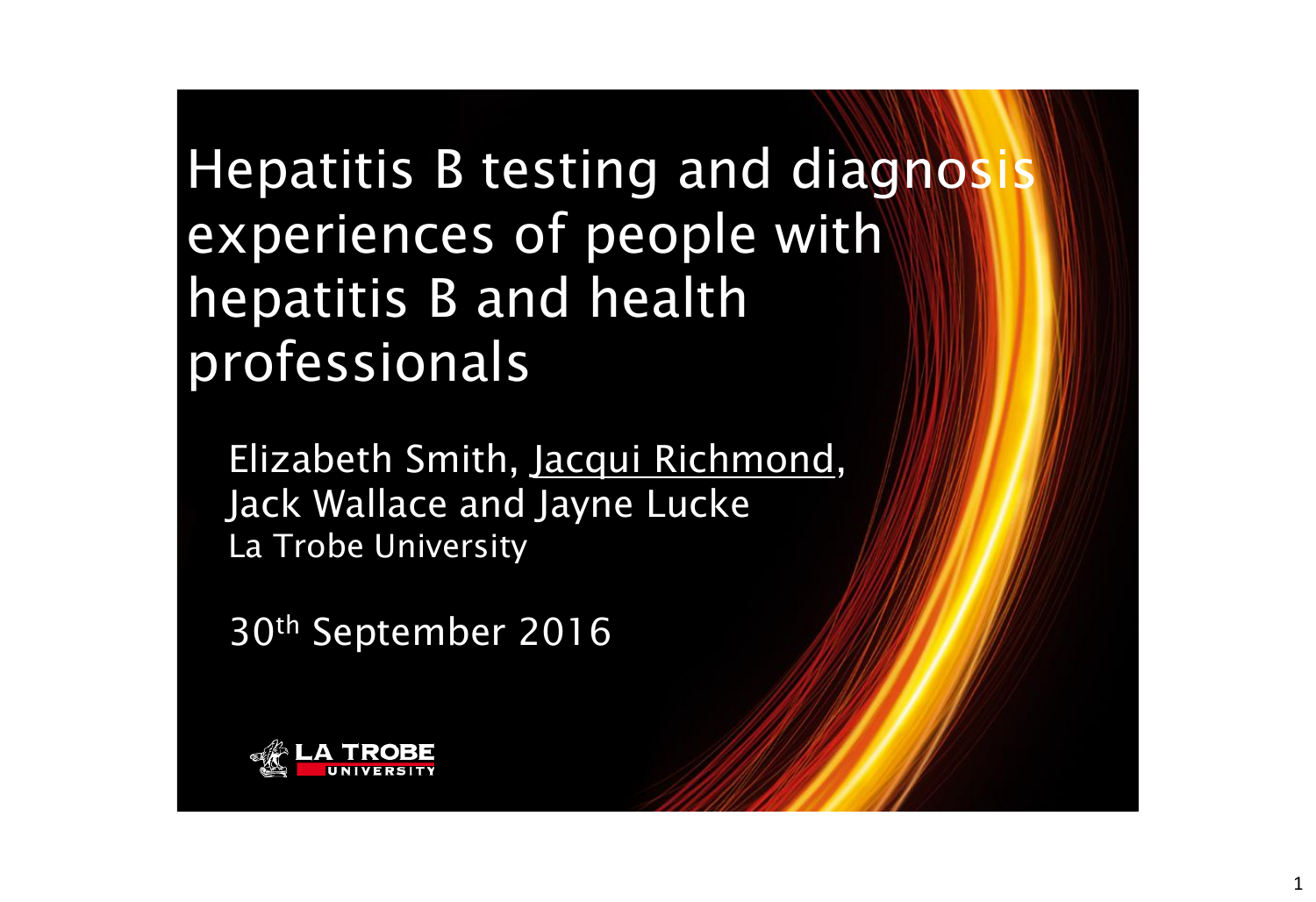## **Background**

- Chronic Hepatitis B (CHB) disproportionately affects people from culturally and linguistically diverse communities and Aboriginal and Torres Strait Islander people
	- 44% have not been diagnosed
	- 87% of people with CHB are not receiving any clinical  $m$ anagement $1$

 $1$  Allard NL, MacLachlan JH, Cowie BC. The cascade of care for Australians living with chronic hepatitis B: measuring access to diagnosis, management and treatment. Aust N Z J Public Health. 2015 Jun;39(3):255-9.

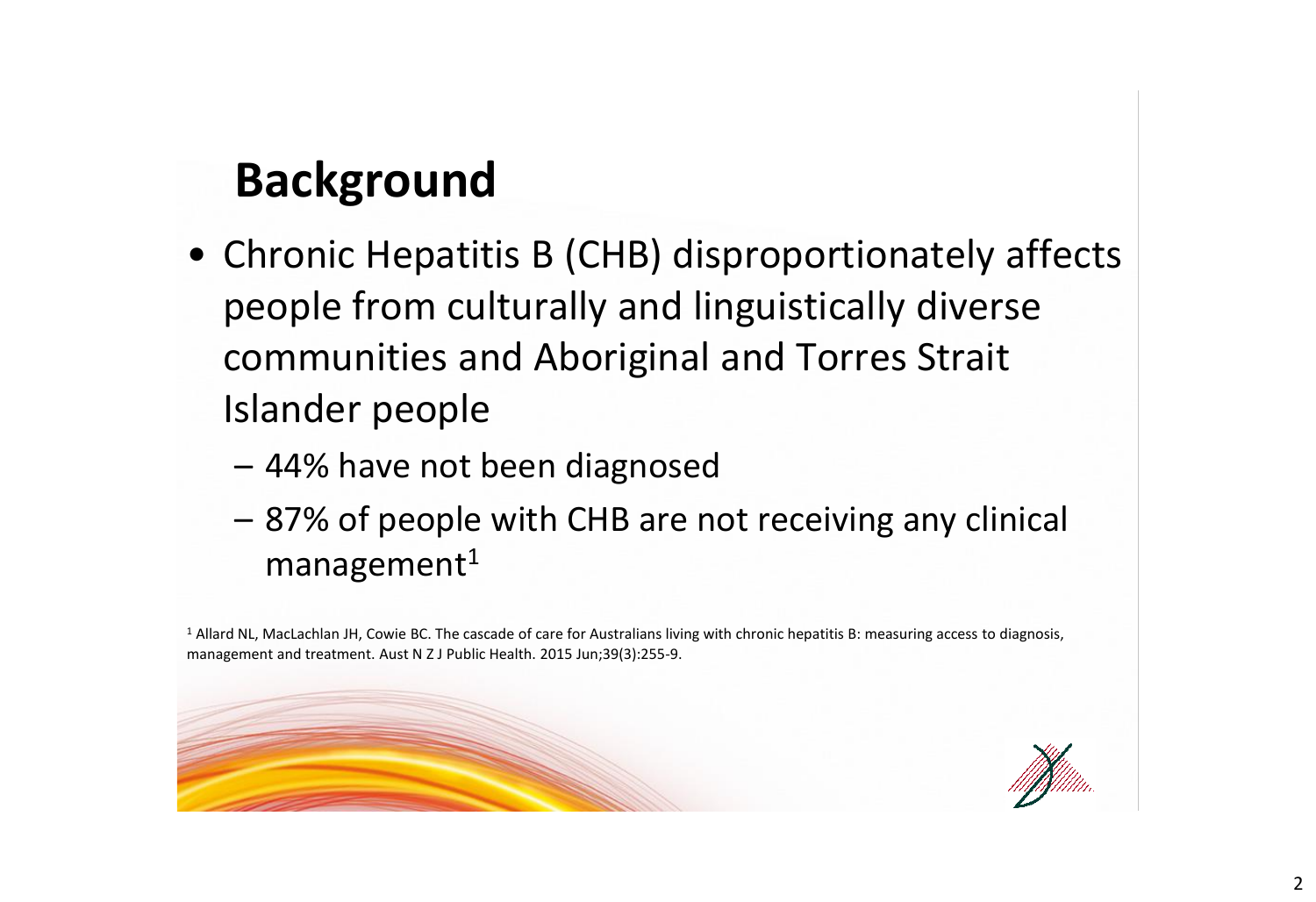• No evaluation has been conducted to identify whether General Practitioners (GP) or practice nurses systematically use the policy



1.0 Introduction

2.0 Diagnostic Strategies

3.0 Indications for HBV Testing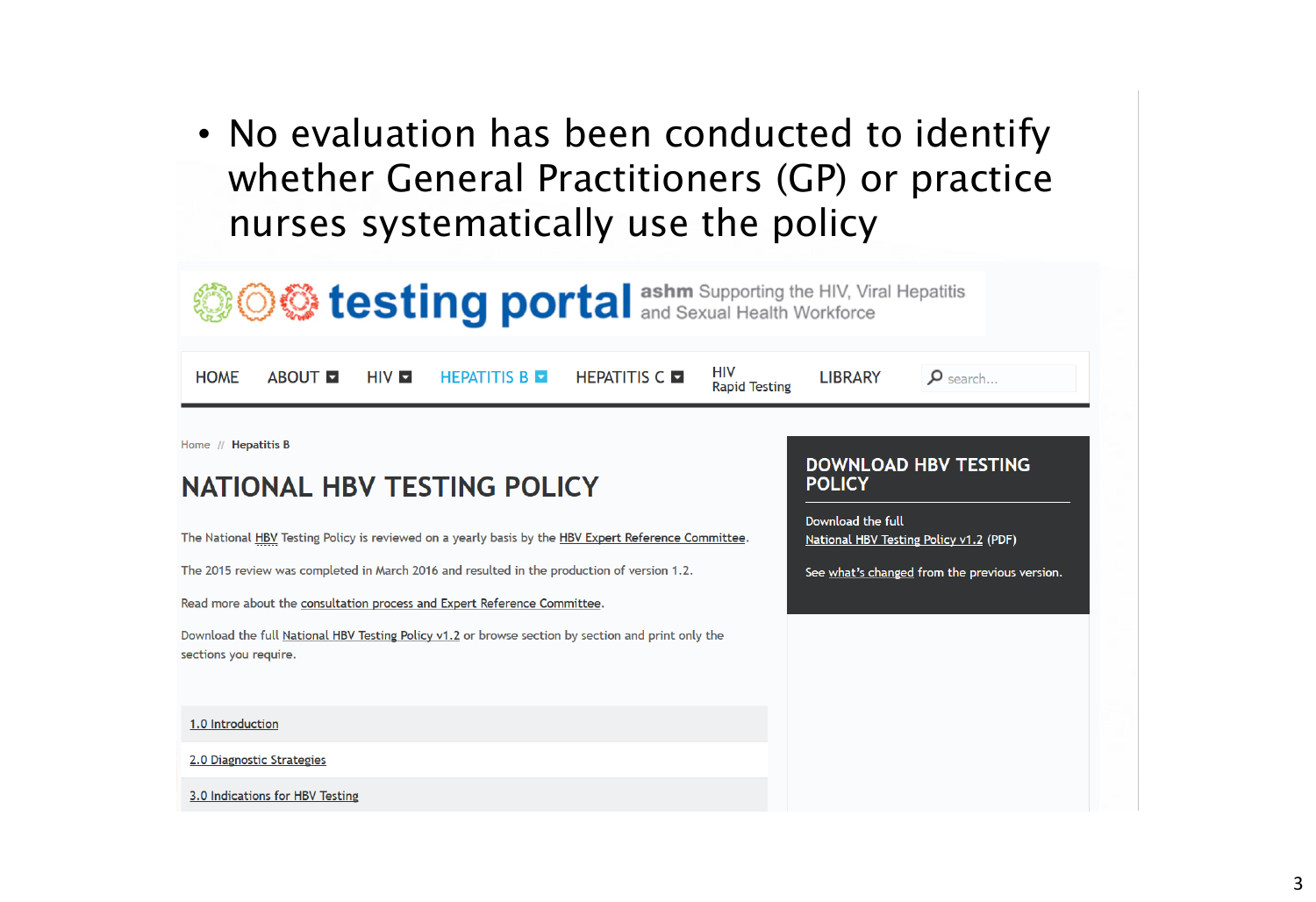# **Background**

- Research suggests that people with CHB have limited understanding of their infection:
	- They receive little or no information at the point of diagnosis
	- Little understanding of the implications of being infected
	- Base their health care decisions on poor or inadequate information

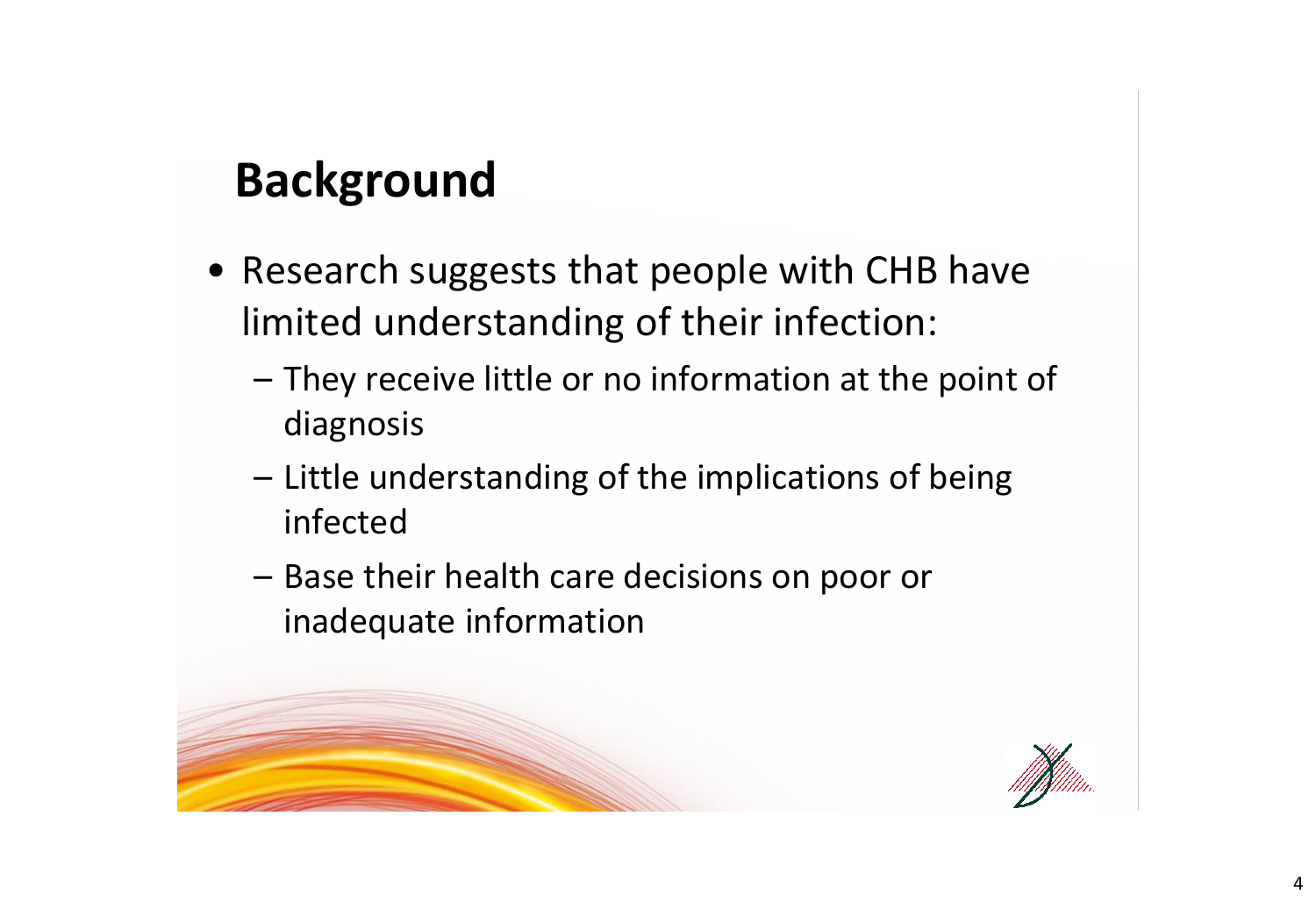## **Aim of the study**

• To explore the experiences of hepatitis B testing and diagnosis from the perspective of people with CHB, General Practitioners (GPs) and practice nurses.

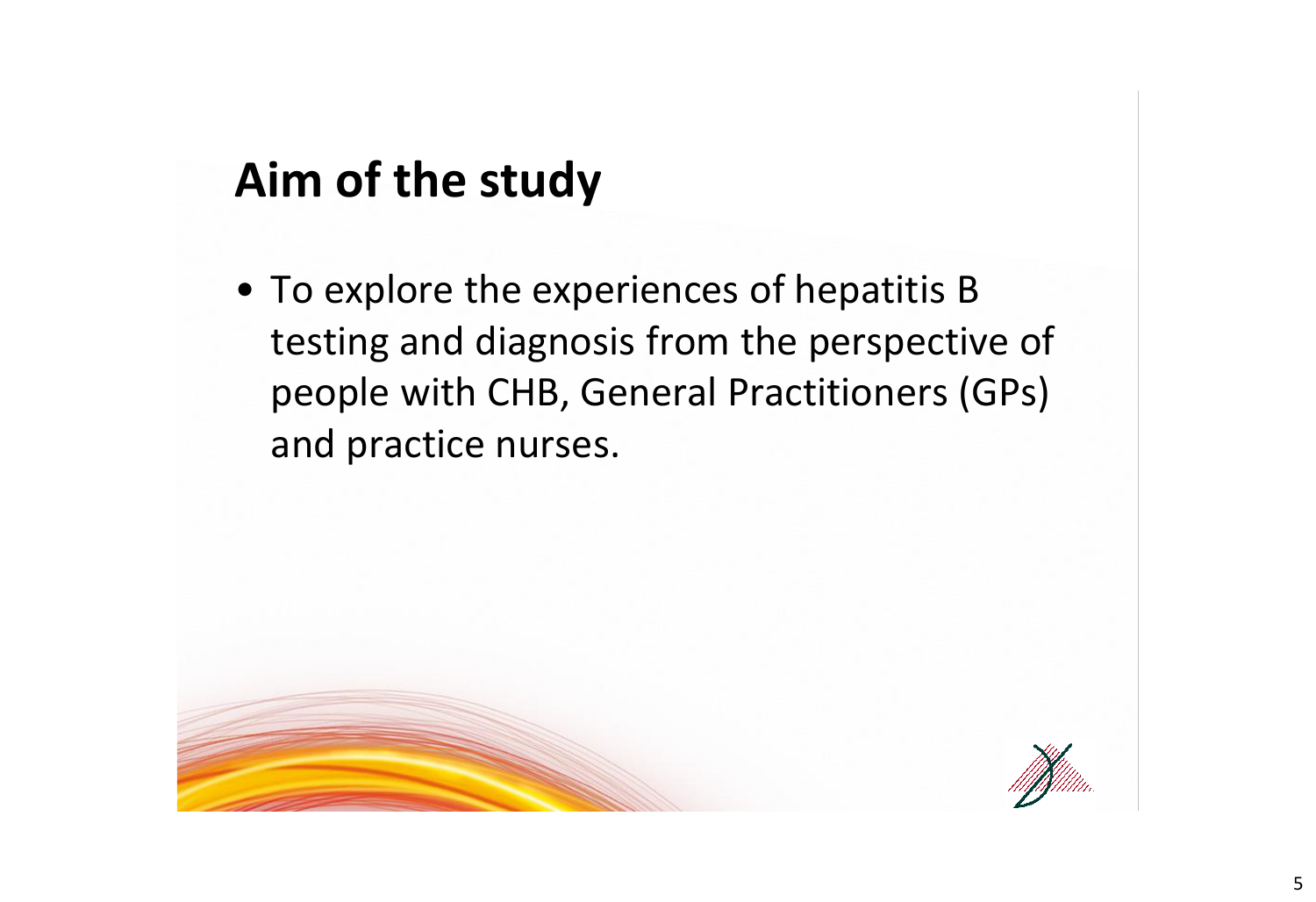# **Methodology**

- Qualitative semi-structured interviews were conducted over the phone and face-to-face with:
	- people with CHB (n=19)
		- 7 interviews were conducted with an interpreter
	- High case load GPs (> one patient per month) (n=15)
	- practice nurses (n=5)

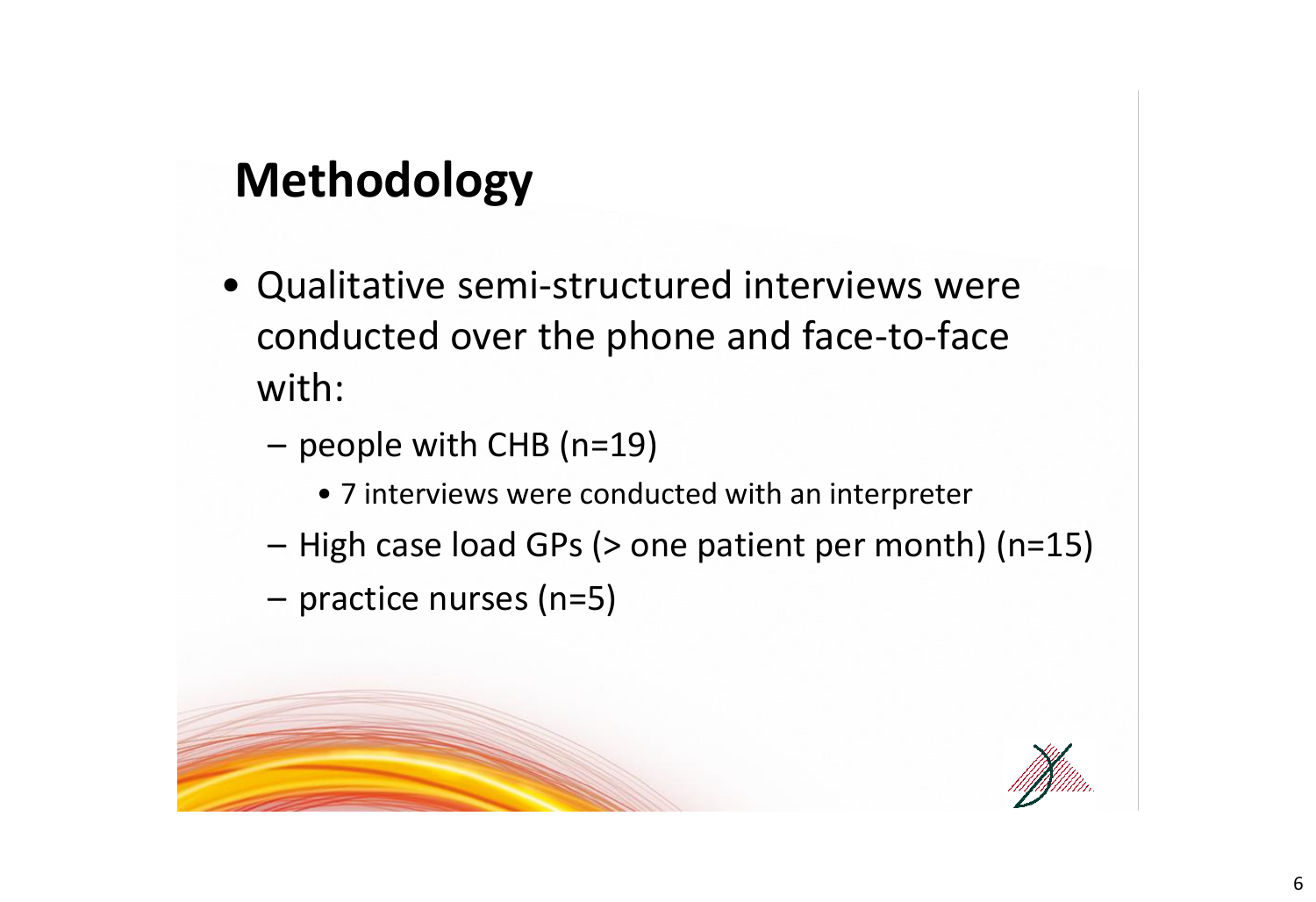- Hepatitis B testing was initiated by a health professional during routine screening:
	- blood donation (n=4)
	- general health check (n=2)
- OR presence of a risk factor such as:
	- country of birth (n=7)
	- Family/household member with CHB (n=2)
	- symptoms/feeling unwell (n=4).

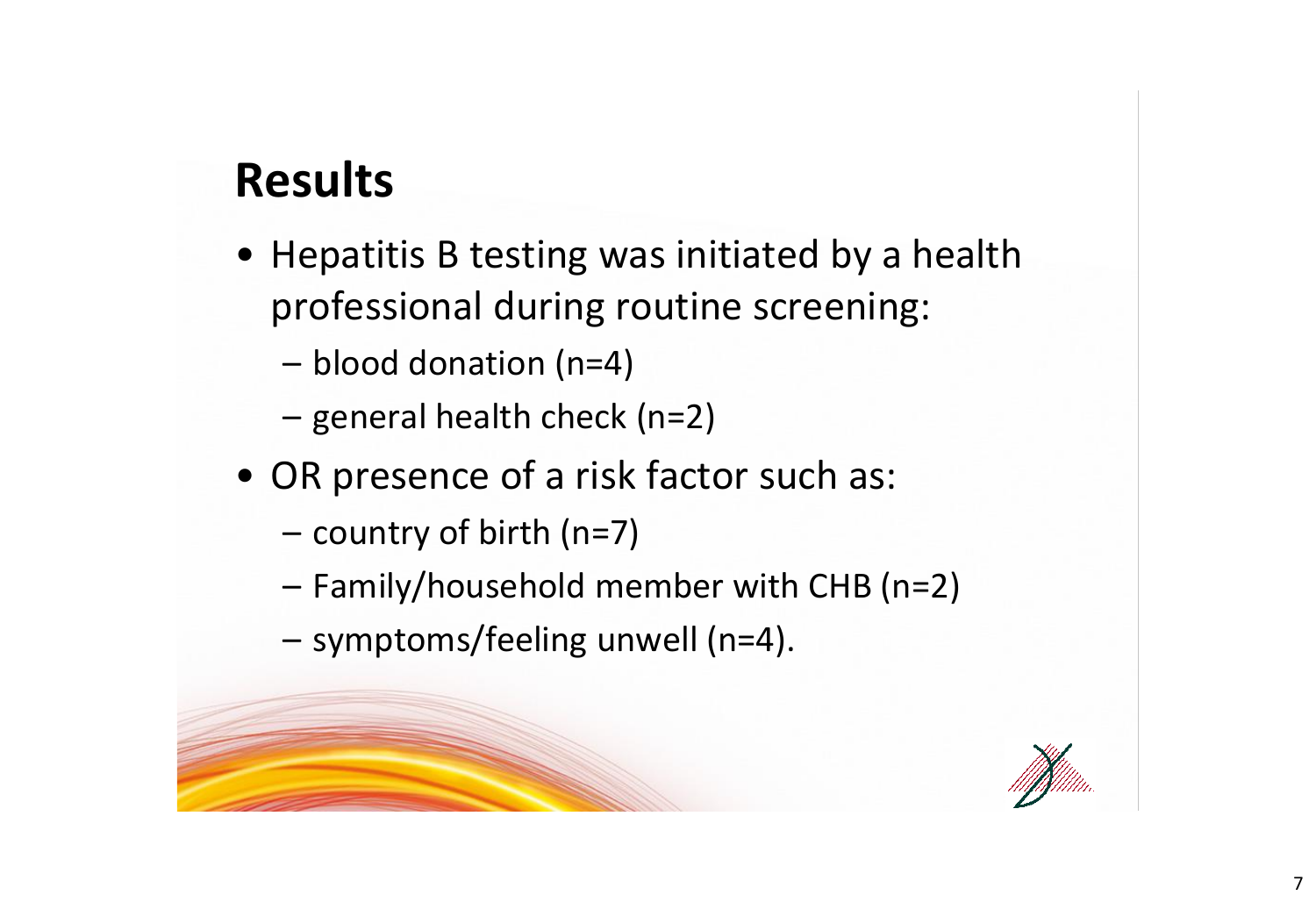*I went to my doctor and I told him I wanted to start having regular check-ups … when I went for the results, he said I had* (hepatitis B). (Claudette, 18 years old)

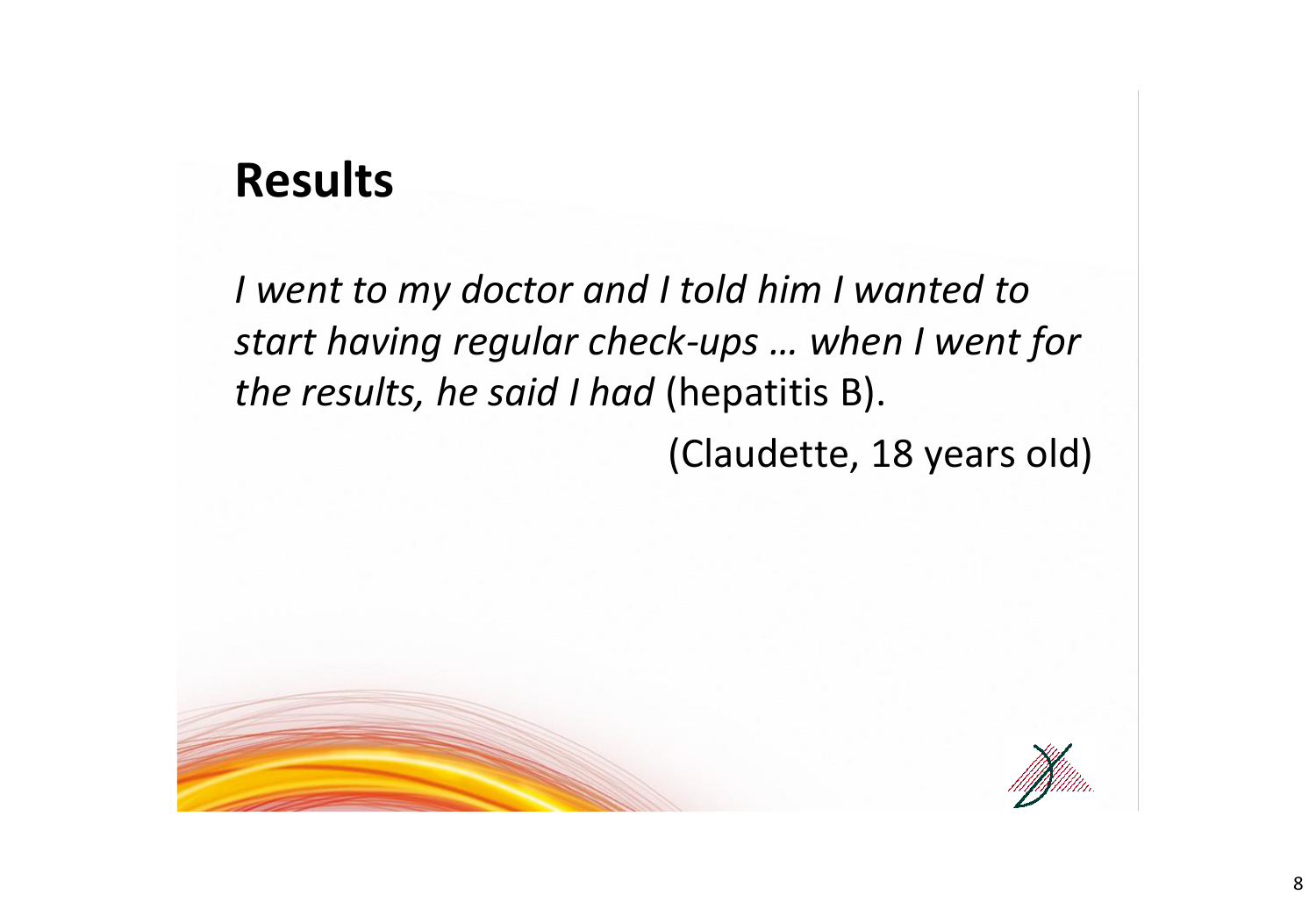- GPs and practice nurses based their decision to test patients for hepatitis B on the basis of:
	- country of birth
	- cultural identity
	- family history of CHB or liver problems
	- experience of symptoms
	- identification with a priority population such as men who have sex with men, people who inject drugs, sex workers, or if they were entering a medical profession.

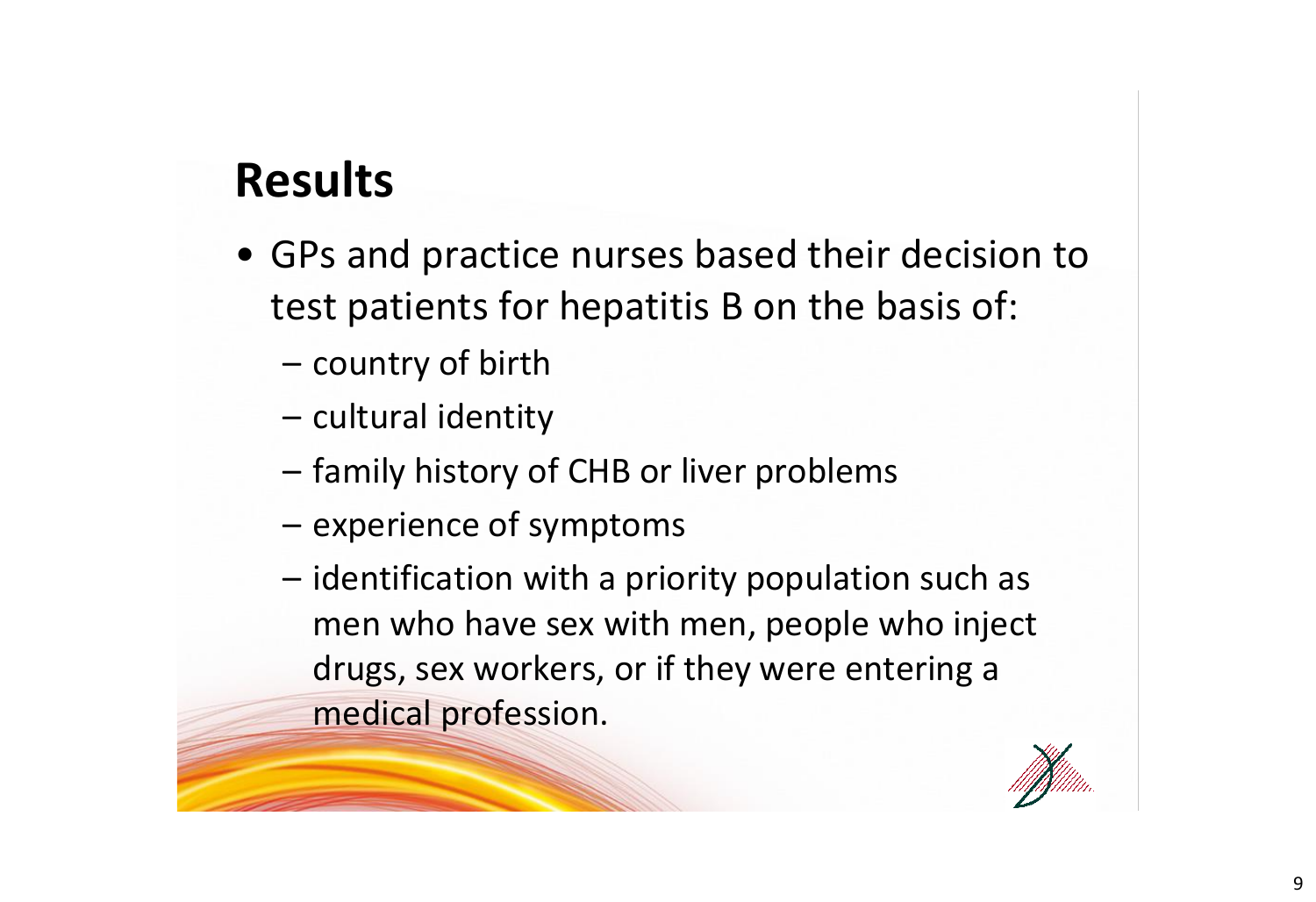*I tend to risk profile people … anyone who is married to anyone from Asia or Africa automatically high-risk. If you received a blood transfusion in the past … and whether they're immigrants.*

(Peter, GP, ACT)

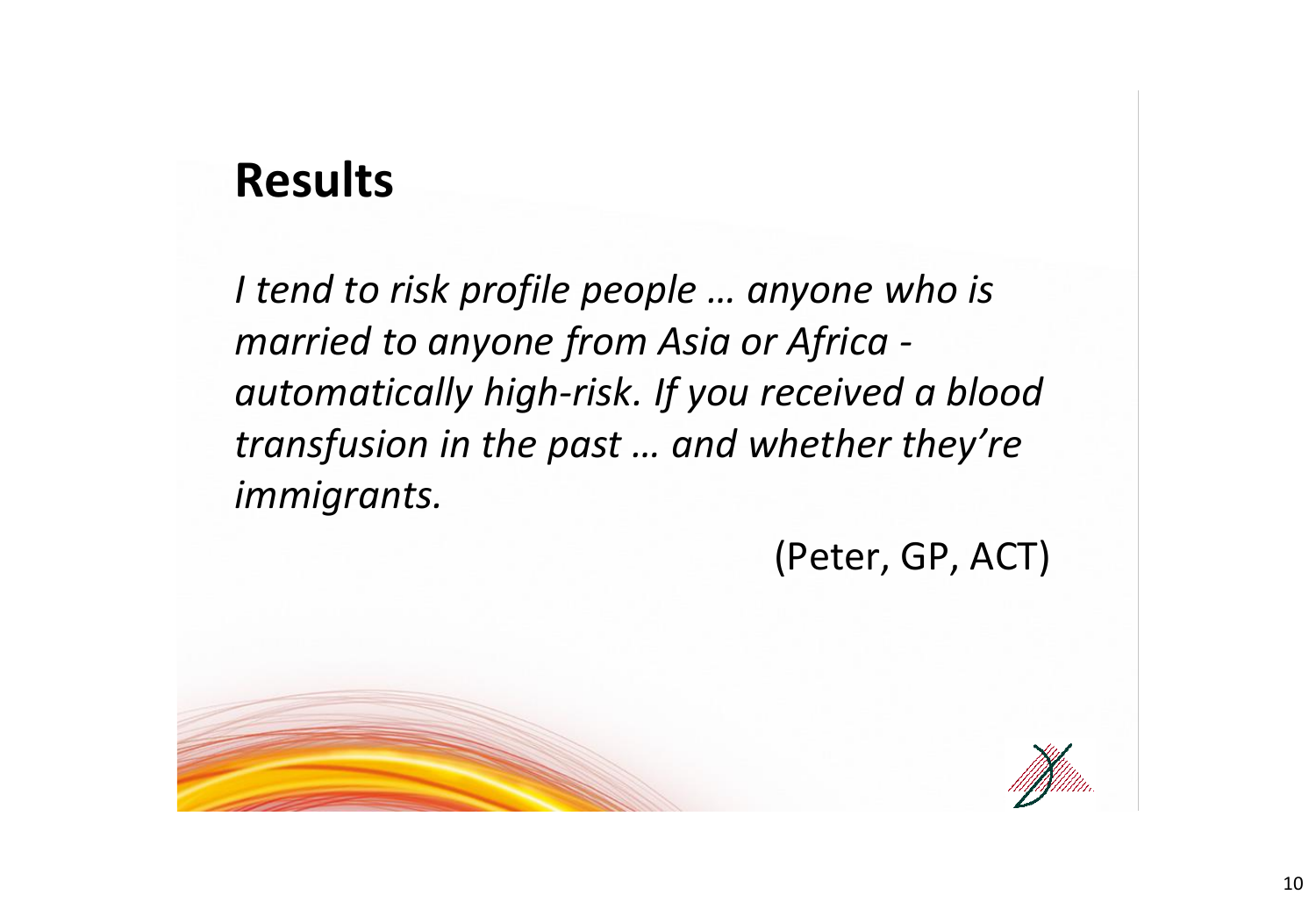- National Hepatitis B Testing policy notes "*informed consent should be obtained for HBV testing, except for rare occasions*" and that this process should include the "*pre-test provision of all appropriate information*"
- Few participants with CHB reported being provided with information before testing or at the point of diagnosis

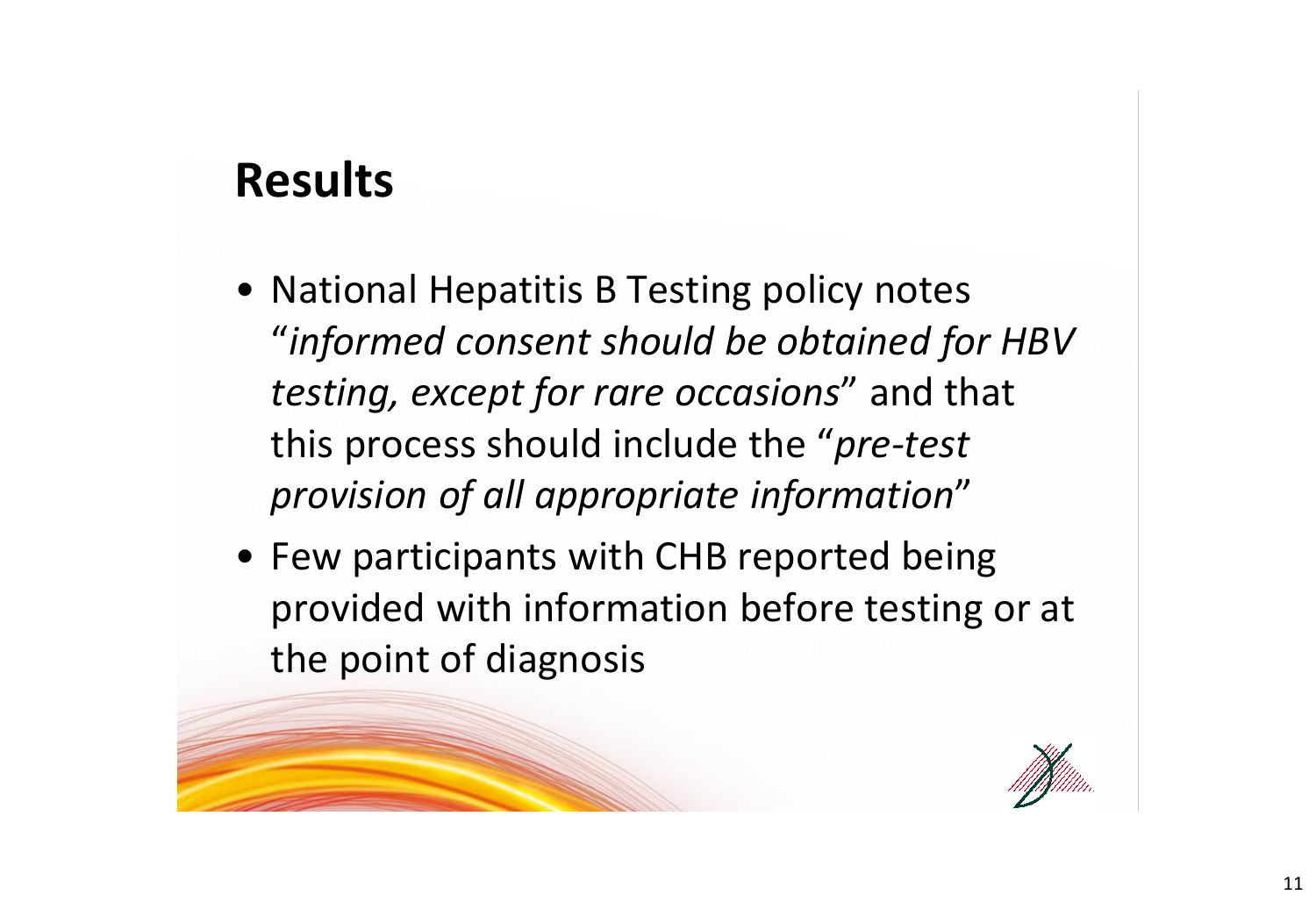*I didn't have an understanding of it, either in my own culture and language (or) in English. And when he (GP) first saw me, he's like, "Sorry, you've got hepatitis B." But, I wasn't expecting it so there was … no discussion about it and what that meant for me. … It was a bit of a shock, but I really didn't understand it.*

(Ayana, mid-20s)

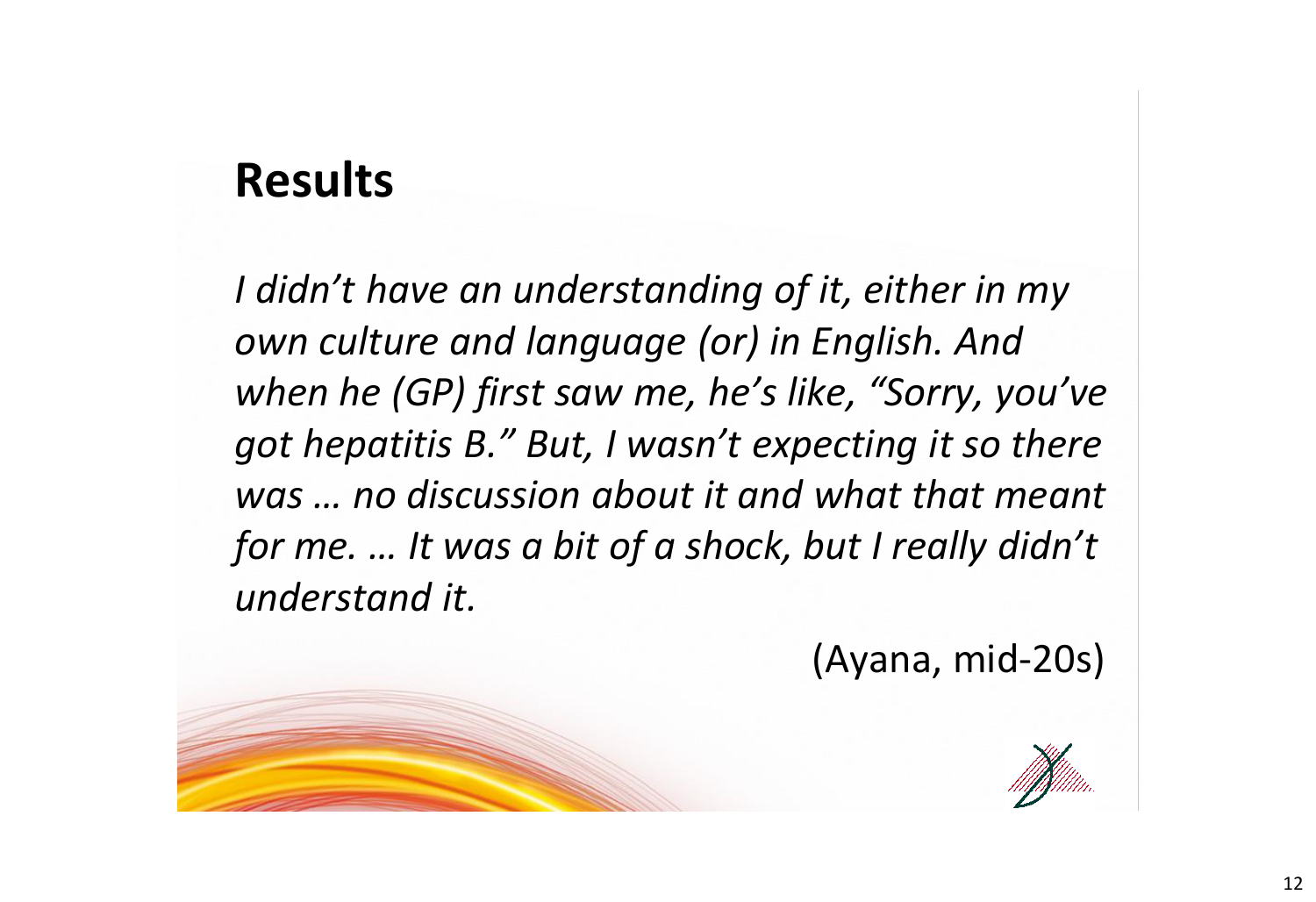*Most of the patients that we see aren't aware of the concept of blood-borne viruses and have very little health literacy. So we actually don't provide them a lot of information before we test them.* 

(Noah, GP, VIC)

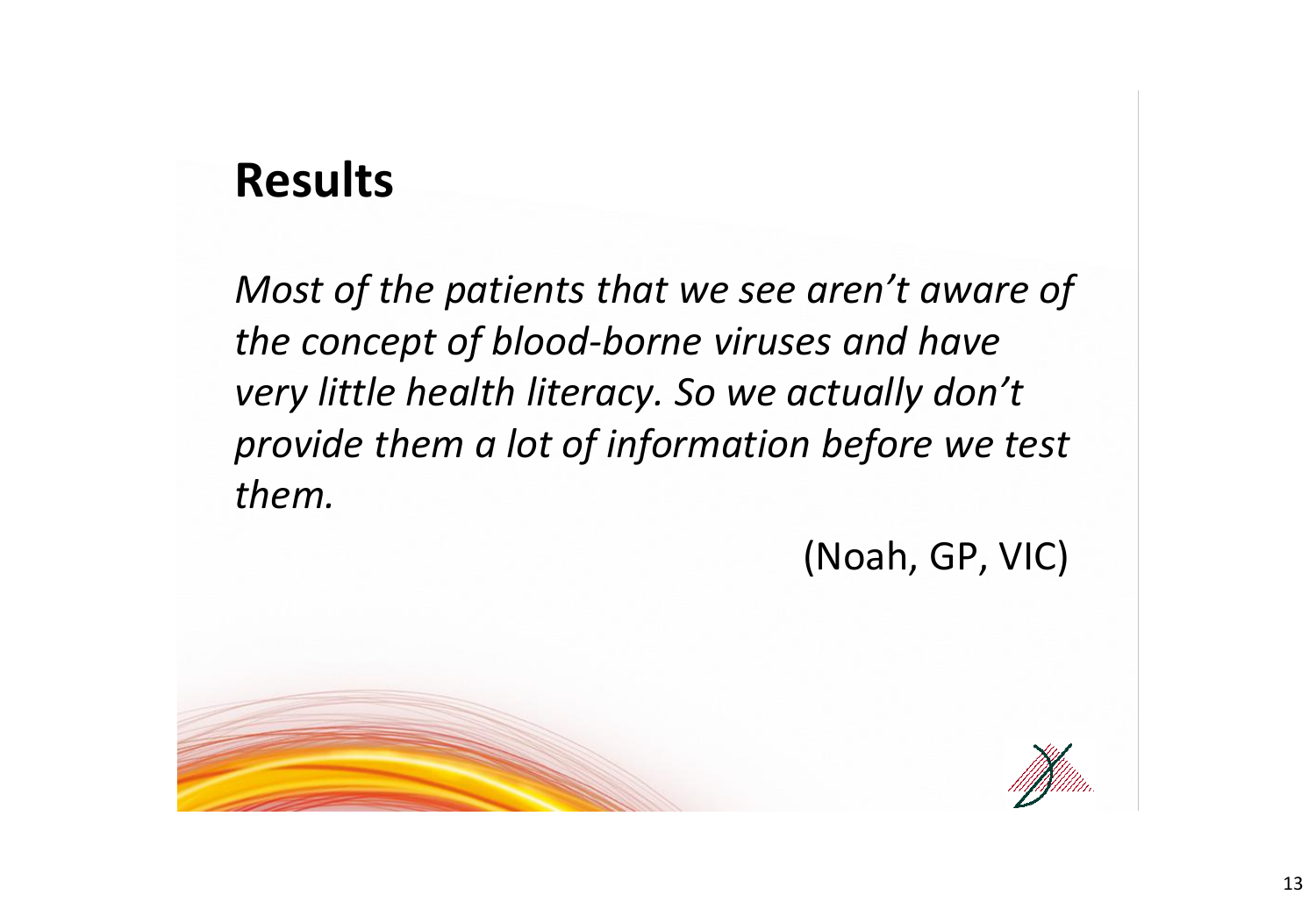- Time since participants' first diagnosis ranged from 10 months to 25 years
- Participants lack of understanding about hepatitis B prior to diagnosis meant they had limited capacity to ask questions clarifying what the diagnosis meant

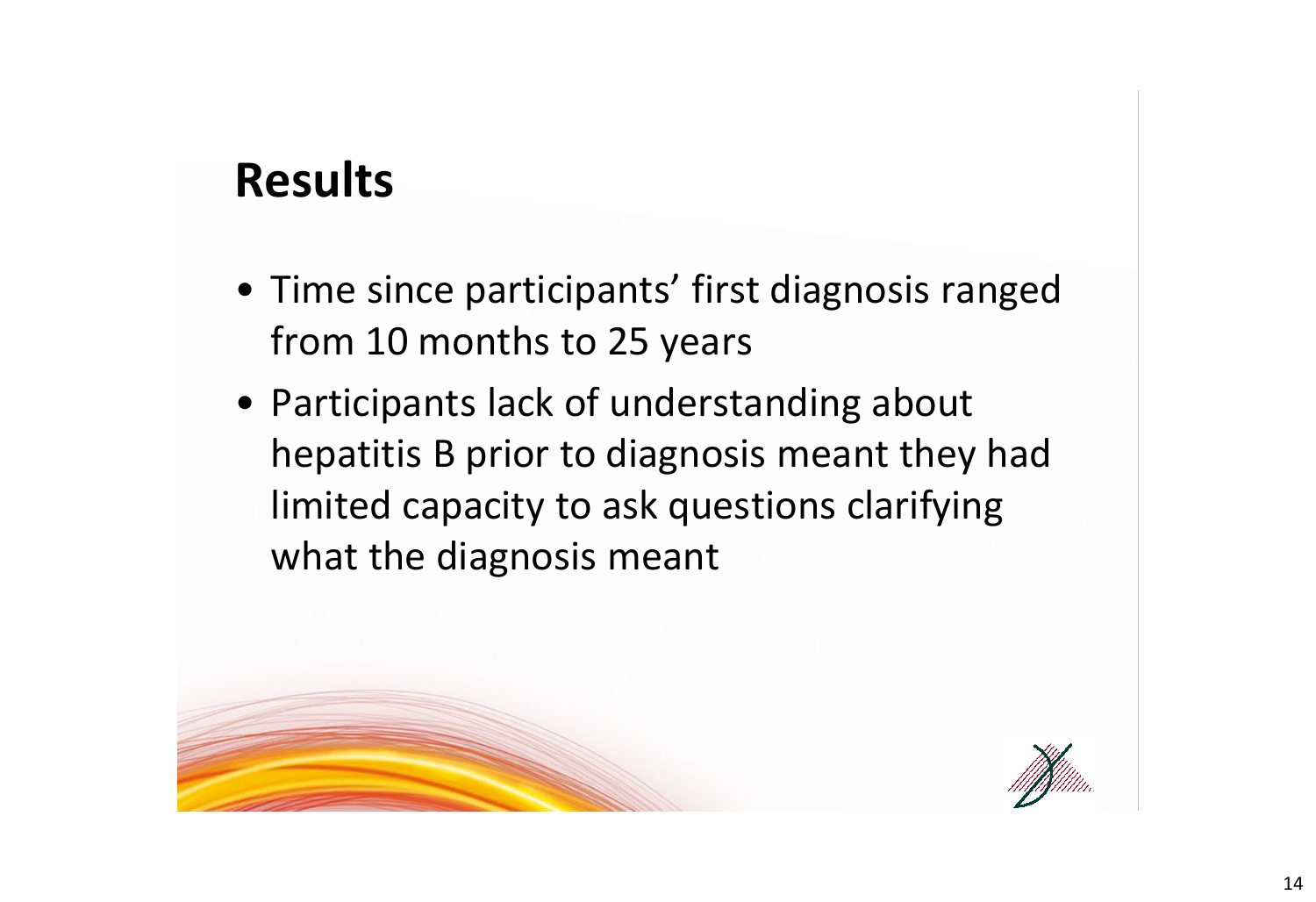*Before coming here I don't know about hepatitis or disease so don't know what to ask.*

(Lah Doh, mid 20s)

*I'm really shocked and … I'm going to die earlier than another person because I got a liver problem and I will die in pain.* 

(Long, late 40s)

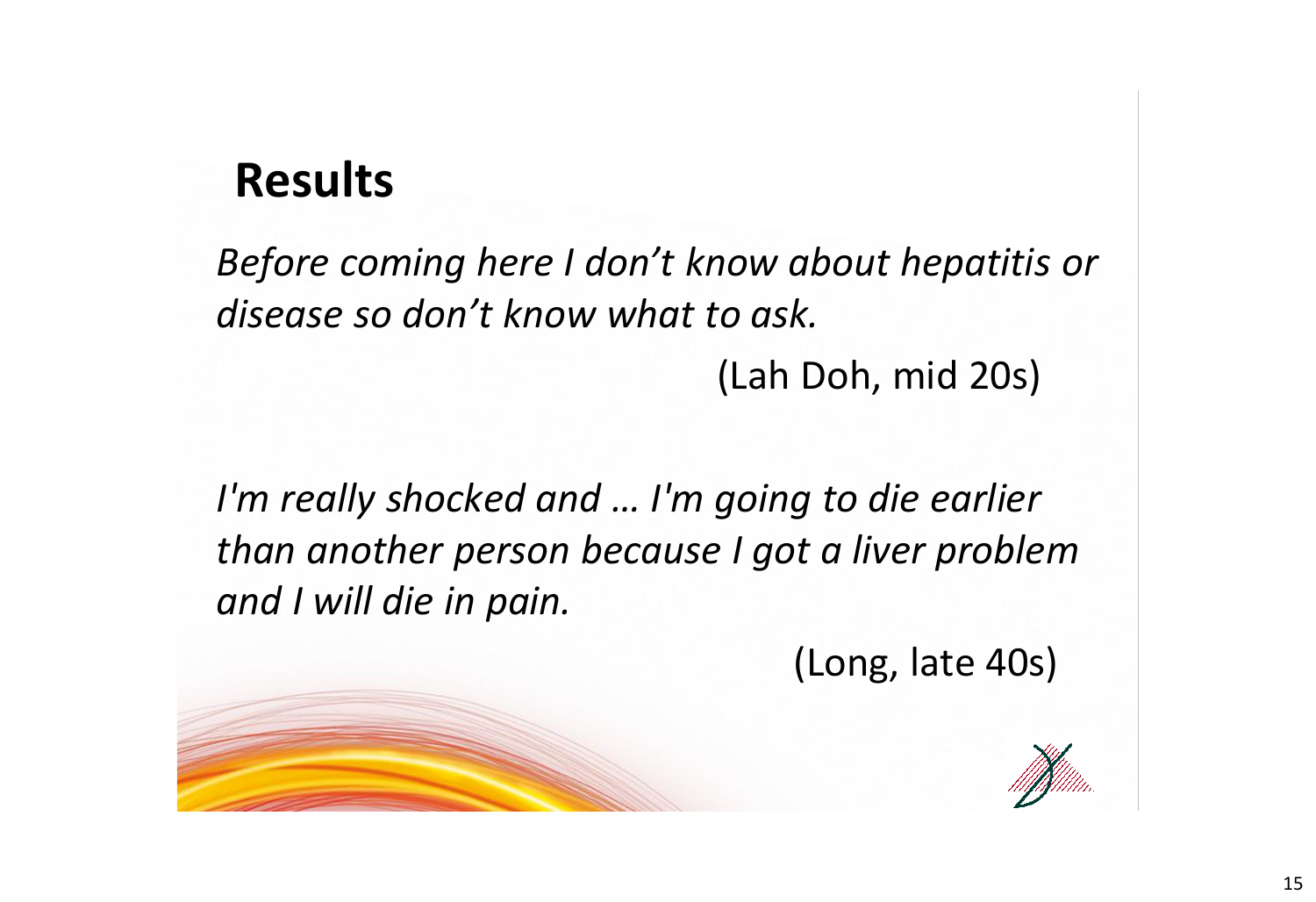- Information provided by GPs at diagnosis varied
	- Most felt referral to a liver specialist was the most important aspect of diagnosis
	- Plain language explanations were critical so the patient understood the importance of referrals and continued monitoring
- Information about the virus, specifically the natural history was very important
	- Response consisted of providing a pamphlet or other written material

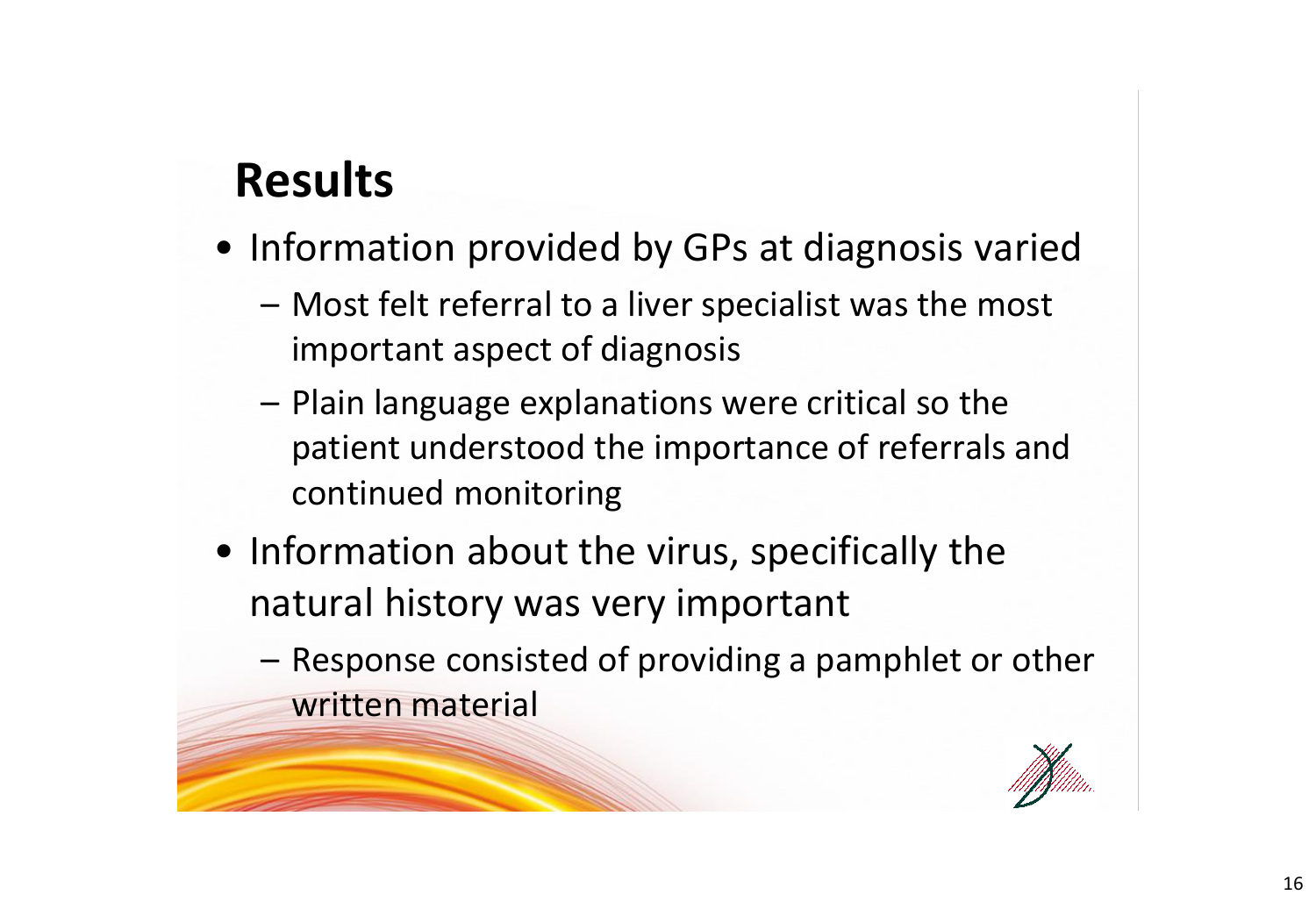*…the main message is the importance of lifetime monitoring. We go over that again and again … we might talk to them about who's going to follow them up, whether it's going to be me or a specialist, whether there's any chance that they might need treatment and so on … telling someone they have hep B is never a one-consult job.* (Joseph, GP, VIC)

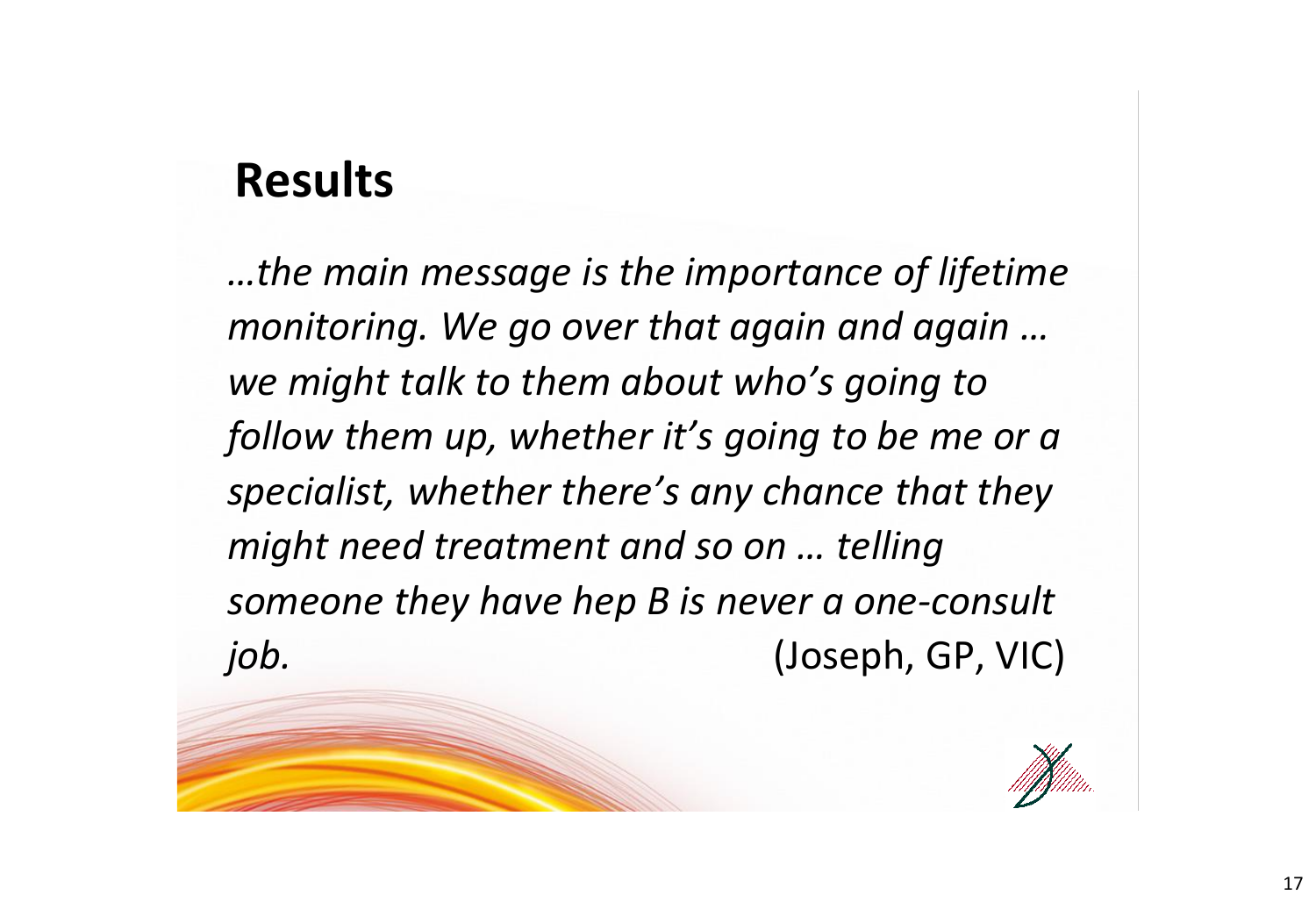• Lack of culturally appropriate resources: *There hasn't been any particularly well thought out culturally appropriate educational programs for hepatitis B. … They've done a lot on ear health and renal health and diabetes…*

(Holly, Nurse, QLD)

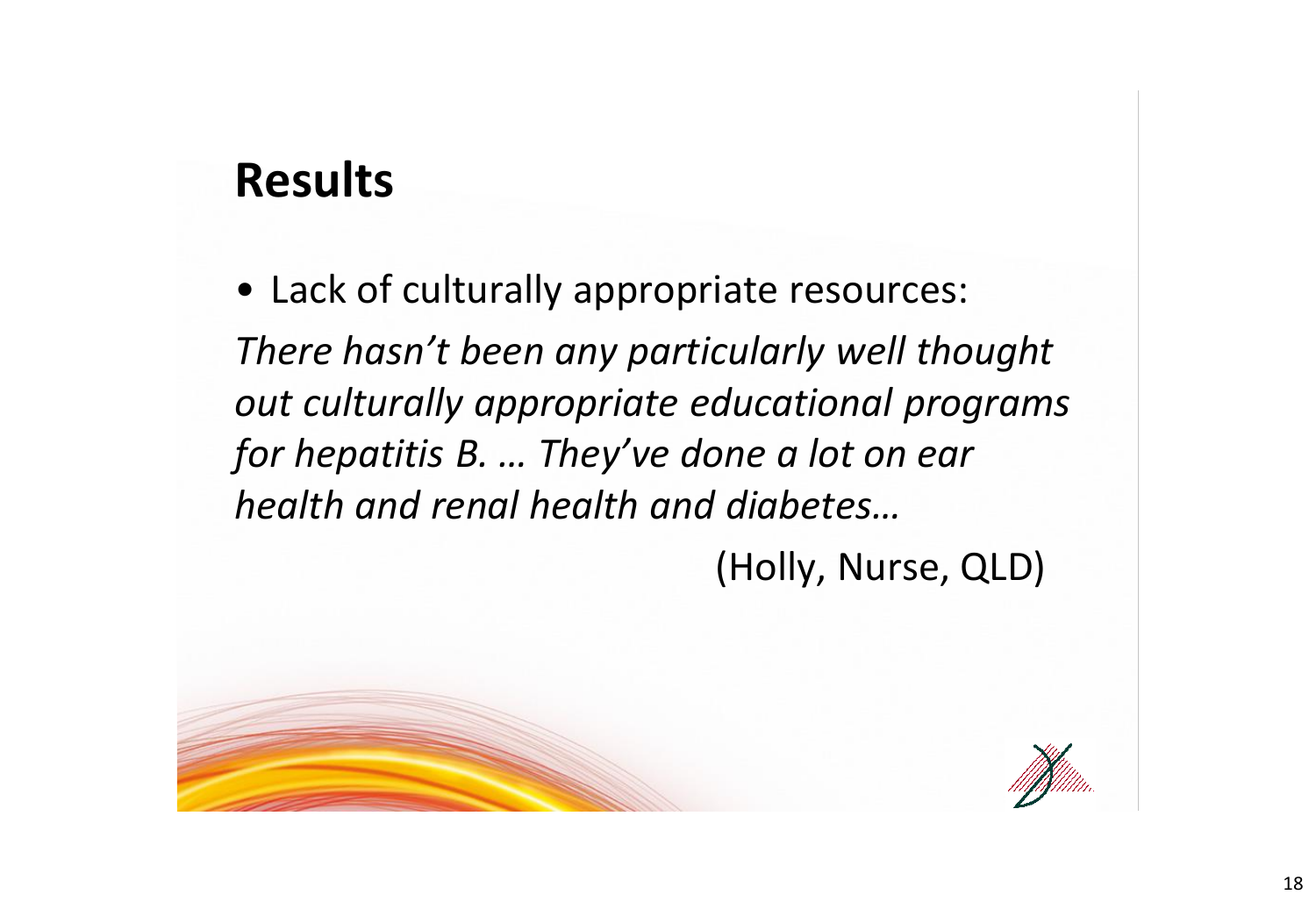• Primary care nurses tended to become involved in hepatitis B patient after diagnosis:

*We usually get involved only once the … positive result has come about...*

(Jackie, Nurse, VIC)

- Nursing role focuses on:
	- Developing care plans for people with CHB
	- Providing education on transmission and lifestyle

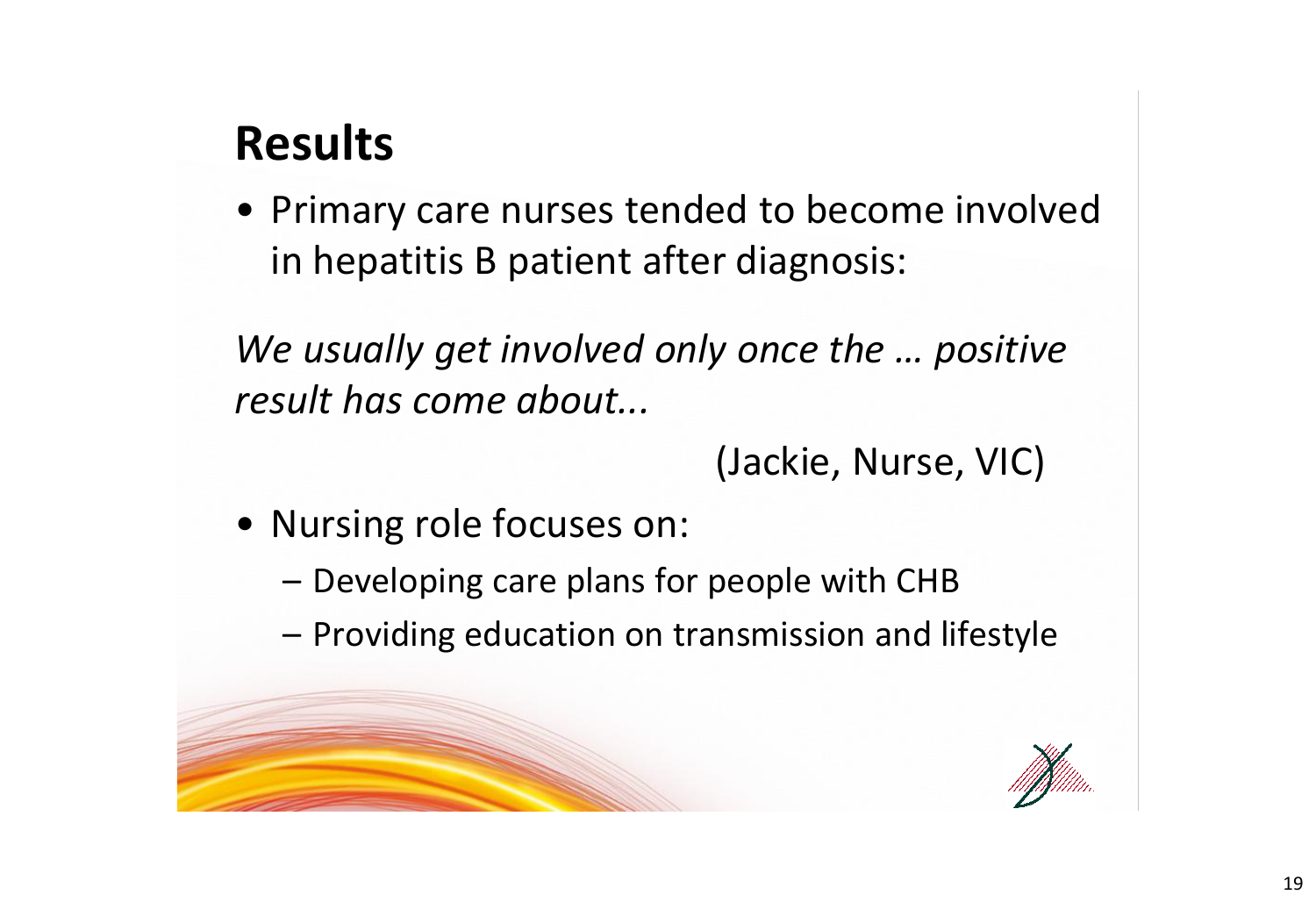# **Conclusion**

- The National Hepatitis B Testing policy clearly outlines how hepatitis B should be tested and diagnosed
	- No participants reported being diagnosed in line with these expectations
	- No health professionals noted the testing policy as a resource informing their practice

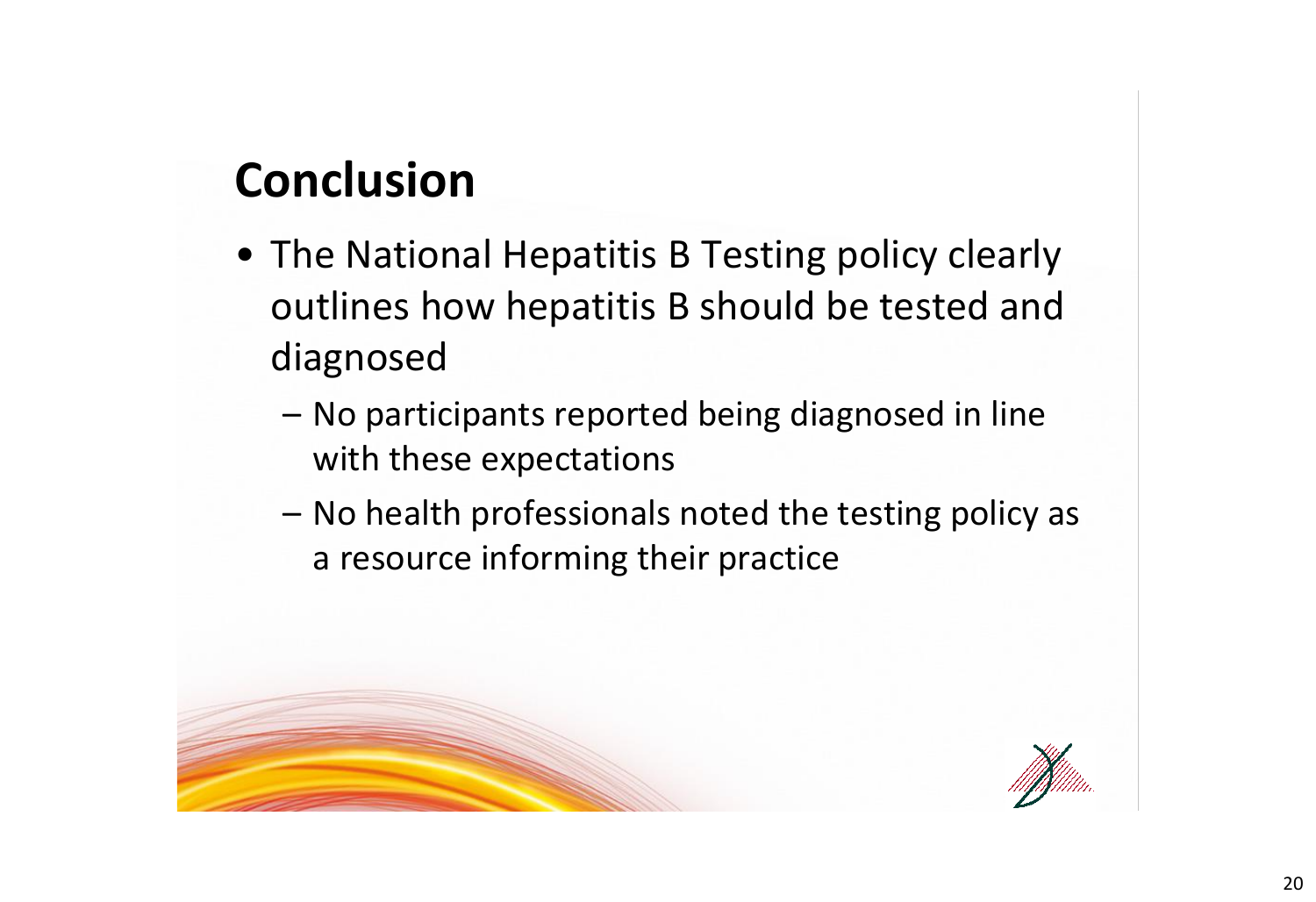## **Conclusion**

- Barriers to individuals participating in ongoing monitoring and surveillance:
	- Shock and stigma associated with diagnosis and hepatitis B
	- Lack of hepatitis B knowledge among primary health practitioners
- Building the capacity of individuals to participate in their chronic disease management is an important role of primary care